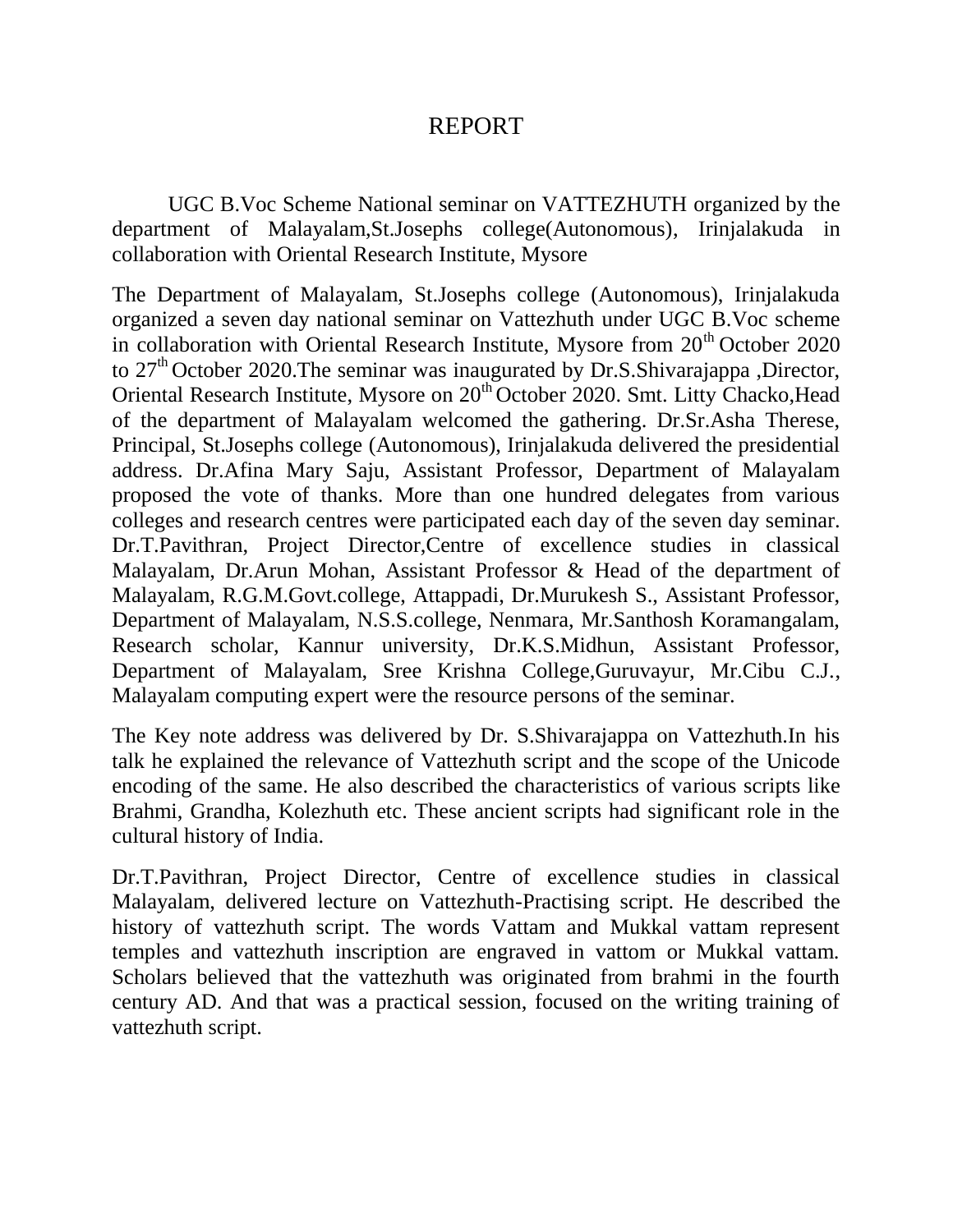Dr.Arun Mohan, Head of the department of Malayalam ,R.G.M. Govt.College, Attappadi delivered lecture on Vattezhuth documented studies-a general history.He discussed about the background of Indian epigraphy, Keralas ancient scripts, evolution of Vattezhuth from Dakshina Brahmi etc. The You Tube link of the session given below.

## *<https://youtu.be/x07xuSdh-E4>*

Dr.Murukesh S, Assistant Professor,Department of Malayalam, N.S.S.College, Nenmara delivered lecture on Units and measurements on Vattezhuth. He stated that Vattezhuth is believed to have been in use from the eighth century to the eighteenth century, a period during which some of the finest literature including royal declarations in the entire South Indian region was written. This script is proof that it has been changes over generations and old kingdoms getting dismantled and new ones being formed. There have been changes to structures of each letter as time passed. The You Tube link of the session given below.

### *<https://youtu.be/-RLXk77gIJ4>*

Dr.Santhosh Koramangalam,Research scholar, Kannur university delivered lecture on From vattezhuth to Malayalam –History of the evolution of script. In his talk, he clarified that when the available written evidence is examined, it can be seen that there is an inseperable link between the vattezhuth script and Malayalam. The You Tube link of the session given below

### *<https://youtu.be/H4fRbX4aKLY>*

Dr.Midhun K.S., Asssistant Professor, Department of Malayalam, Sree Krishna College, Guruvayur delivered lecture on History of ancient script and Sangham literature. His talk was an exploration of the history of the South Indian script through SanghamLiterature, Sasanasand Coinage. The You Tube link of the session given below

### *[https://youtu.be/yH39w\\_ck0TE](https://youtu.be/yH39w_ck0TE)*

Dr. C.J.Cibu, Google Software engineer, delivered lecture on Vattezhuth and Unicode. His talk was aimed at recognizing the cultural significance of Vattezhuth and its Unicode encoding obligations. The You Tube link of the session given below

#### *[https://youtu.be/XLml0-5\\_d9o](https://youtu.be/XLml0-5_d9o)*